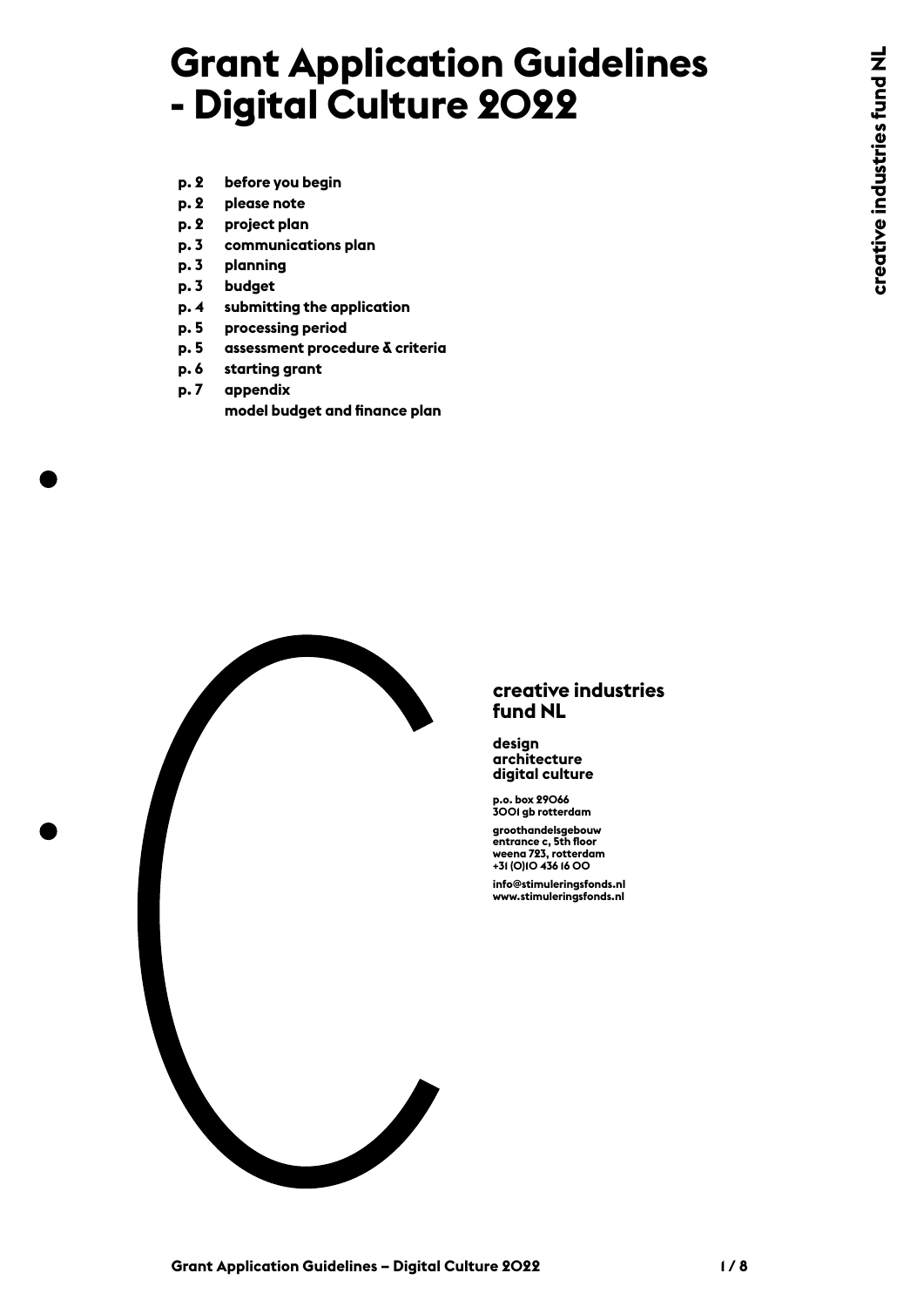**You want to submit an application to the Digital Culture Grant Scheme. These guidelines contain suggestions and tips to help you prepare your grant application to the Creative Industries Fund NL. Using these guidelines, you will be able to draw up as complete a project plan, communications plan, planning and budget as possible.**

## **before you begin**

**Before you draw up and submit your grant application, it is useful to know how it will be assessed. The assessment is carried out by the advisory committee of this grant scheme based on the Digital Culture Grant Scheme. Make sure that you read the conditions, criteria and objectives set out in the Digital Culture Grant Scheme carefully. You can read more about the criteria in these guidelines. Also make sure that you read the grounds for rejection used in this grant scheme, to prevent later disappointment.** 

### **please note**

- − Do not fill in the application form in the digital application environment until you have finished your project plan, communications plan, planning and budget. The application form is used to collect information about you and your application for the Fund's grant administration and processing. You explain your project proposal in a brief summary. You can upload all appendices in PDF form. Do not upload more than the maximum number of pages, if indicated.
- − Begin on time. Applying for a grant can be complicated, so always allow sufficient time to write your application.
- − You need a personal account to submit your application. Create this account in good time. It takes one working day to activate a new account.

## **project plan**

The project plan is the cornerstone of your application. In it you describe the form and content of your project as clearly as possible. You can do this in text and images and determine the text-to-image ratio yourself. Make sure that at least the following elements are covered in your project plan:

- − Project content: give as clear a description as possible of the content of your project proposal, and specify in particular the problem definition and the issue in question;
- − Reason: describe the intrinsic and artistic principles of your proposal;
- − Personal motivation: explain why your project is relevant to your development;
- − Positioning: place your proposal within current design practice. How does your proposal relate to or distinguish itself from other comparable practices;
- − Relevance: explain the relevance of your project to the area of expertise;
- − Target groups: explain who you are making the project for;
- − Plan of action: which methodology will you use to carry out your project and what are the intended results? Explain how they are interconnected;
- − Expertise involved: provide insight into the expertise you will involve in implementing your project, including a brief list of the intended cooperation partners;
- − Evaluation: reflect on the results (and interim results) and indicate what your

#### **Grant Application Guidelines – Digital Culture 2022 2 / 8**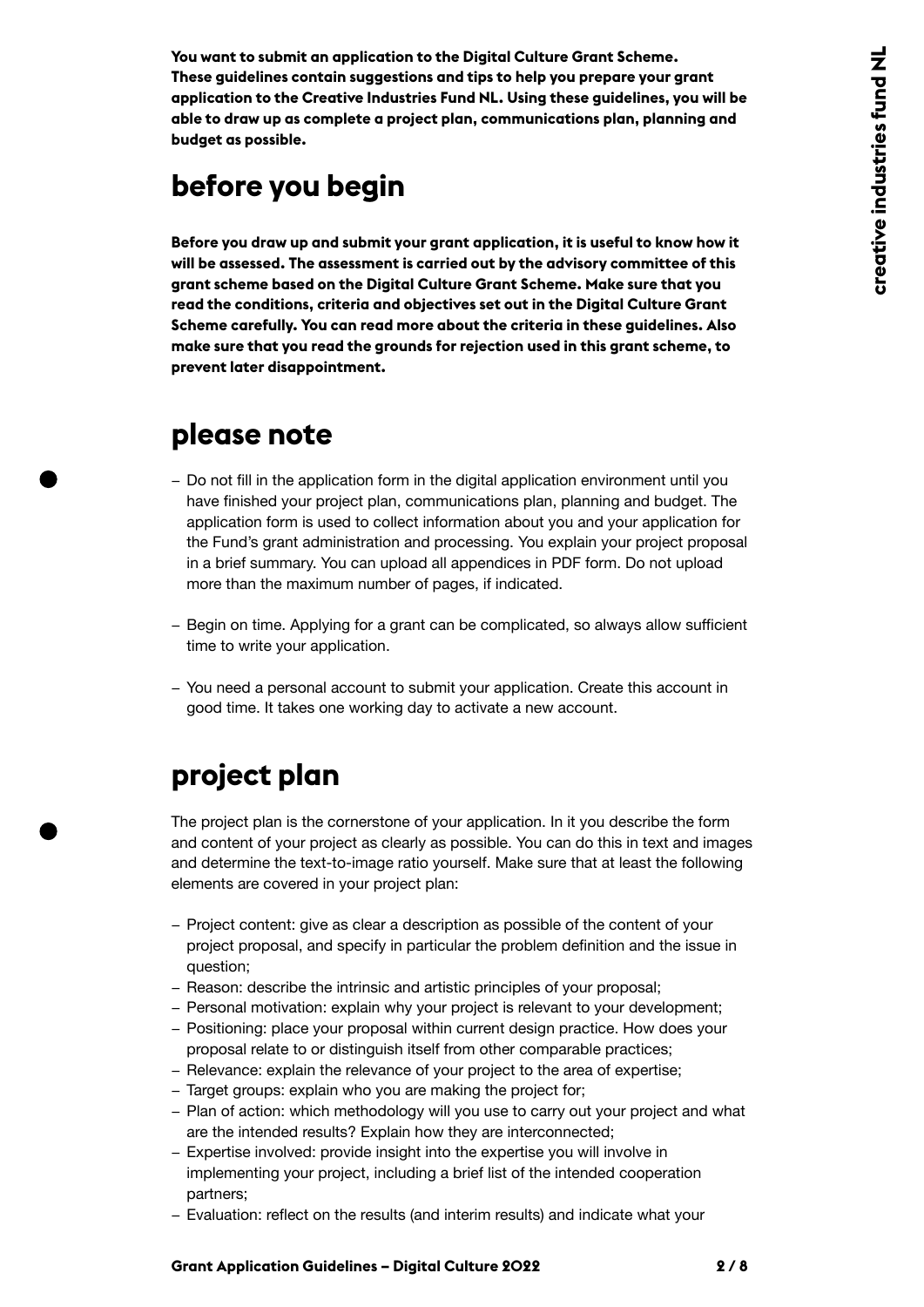expectations are with regard to the long-term development of the project. **Tip:** Try to avoid repetition of text fragments.

**Tip:** Where possible, add images to illustrate and clarify your project plan or add links to online videos. This could also be a short video in which you explain your project plan.

*Your project plan must not be longer than ten pages (A4). The file (PDF) must not exceed 8 MB in size.*

### **communications plan**

In addition to a project plan, your grant application must include a communications plan or presentation plan. In this plan, you should in any event provide a substantive description of the following points:

- − The activities you will undertake to publicize the project and gain the interest of the intended target groups;
- − The target audience and the number of participants/visitors you expect will attend the public activities you are going to carry out. Motivate this both quantitatively and qualitatively;
- − The way in which results, interim results and outcomes will be shared with relevant parties;
- − You must also describe how you are going to present the results of your project in a presentation plan. How are you going to bring the presentation to your intended audience's attention? In which form? Through which medium, on which platform or in which location will you find an appropriate reach?

*Your communication or presentation plan must not be longer than two pages (A4). The file (PDF) must not exceed 4 MB in size.*

## **planning**

The planning allows you to provide insight into the steps you are going to take to carry out your project and how long they will take.

**Please note:** The maximum project term supported by the Fund is two years. When drawing up the planning, keep in mind that the moment of awarding the grant is the commencement date of your project. You can take this to be ten weeks from the closing date of the application round.

## **budget**

The budget provides a realistic picture of the estimated costs and income that are directly related to the implementation of your project. The specification of costs and income must enable the Fund to assess your underlying calculations and estimates. In order to draw up a good budget, it is important to take account of the following:

- − You calculate the amount of the grant you are going to apply for by deducting the total amount of co-financing and your own contribution from the total project costs;
- − The budget makes it clear which budgeted costs are to be financed by the grant from the Fund;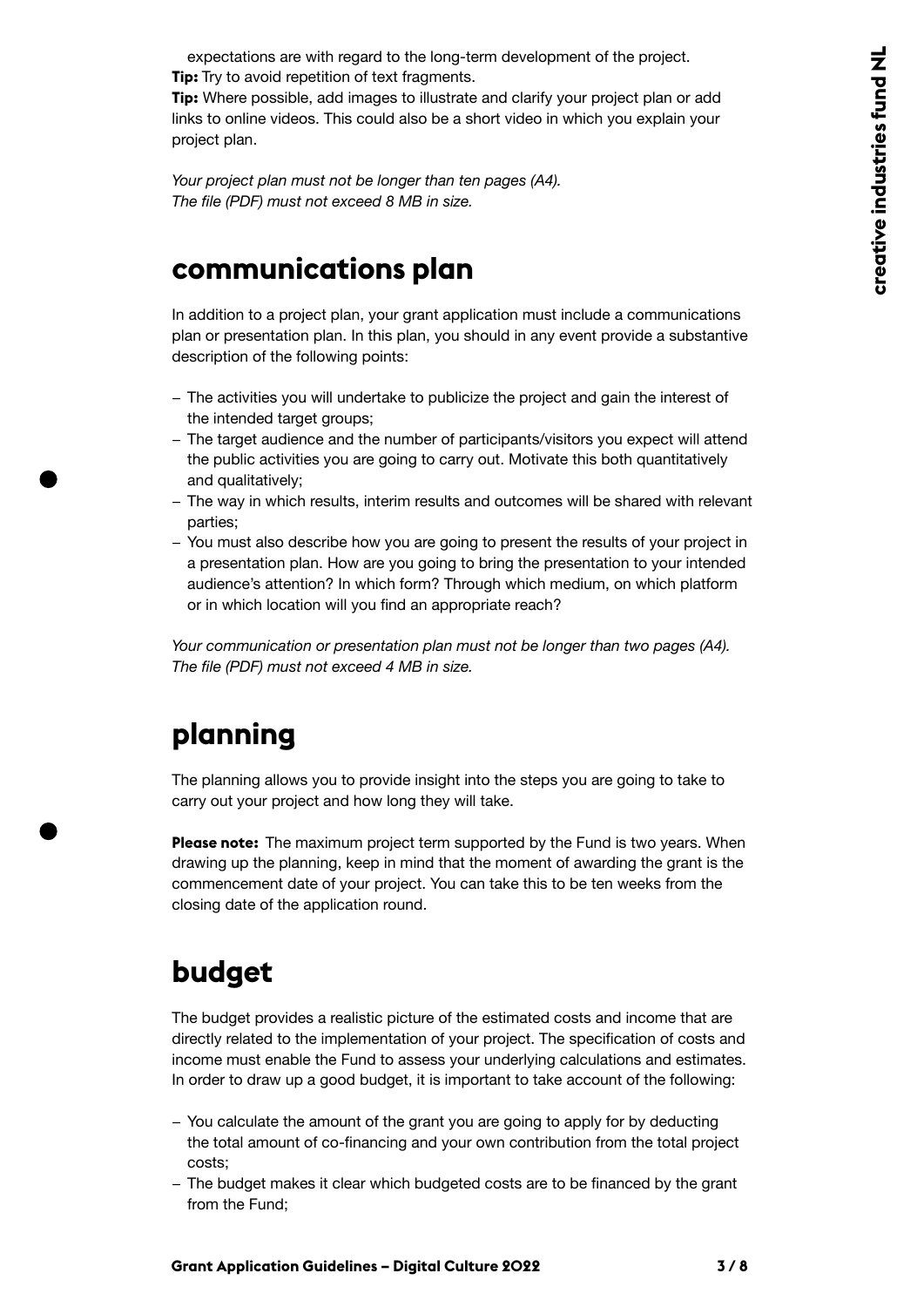- − The Fund supports projects on the basis of their intrinsic and/or artistic relevance and therefore, in the first instance, finances costs that contribute directly to a qualitative implementation of projects;
- − In order to ensure a healthy and future-proof labour market in the cultural and creative sector, you must adhere to the five principles of the Fair Practice Code for all work relating to the subsidized project and, as a commissioning party, pay a fair fee. If you deviate from the Fair Practice Code, please indicate the reason for doing so;
- − State if your budget is inclusive or exclusive of VAT. This depends on whether or not you are subject to VAT (see below);
- − Draw up your budget in euros and in round figures.

In the attachment you will find a model budget and finance plan.

**Please note:** Whether or not you are subject to VAT depends on the activities you carry out. If you are subject to VAT, then draw up your budget exclusive of VAT. You can reclaim the VAT included in your expenditure from the Belastingdienst (Dutch Tax and Customs Administration). If you cannot reclaim the VAT included in your expenditure from the Belastingdienst, this VAT is a component of the project costs and you should draw up the budget inclusive of VAT. If in doubt, consult your financial adviser or a tax inspector. If your application is granted, the Fund will regard the amount of the grant awarded to you as a contribution to the costs of your project and not as a payment (charged with VAT) for a service provided to the Fund. If, at any time, it should transpire that you are nevertheless liable for VAT on the Fund's contribution, we will assume that this VAT is included in the amount of the grant awarded. In that case, any VAT charged on the contribution will be entirely borne by the applicant.

*Your planning and budget must not be longer than two pages (A4). The file (PDF) must not exceed 4 MB in size.*

### **submitting the application**

You submit your grant application in the Fund's application environment which is where you fill in the application form. Part of this form is a summary of your project proposal. Make sure that the form including the summary can be read and understood independently. You can upload your project plan, communications or presentation plan, planning and budget and any other appendices with your application form in the application environment. After that, you can submit your application.

An application consists of the following documents:

- − application form
- − project plan, planning, budget and finance plan
- − communications plan, except in the case of a starting grant
- − CVs of those carrying out the project
- − extract from the Dutch Chamber of Commerce, no more than one year old
- − picture
- − portfolio, optional
- − letters of intent or collaboration agreements, optional
- − statement about the arrangements relating to intellectual property, optional
- − calculation form, if your application relates to a publication

**Please note:** Create an applicant account on time, as it takes one working day to

**Grant Application Guidelines – Digital Culture 2022 4 / 8**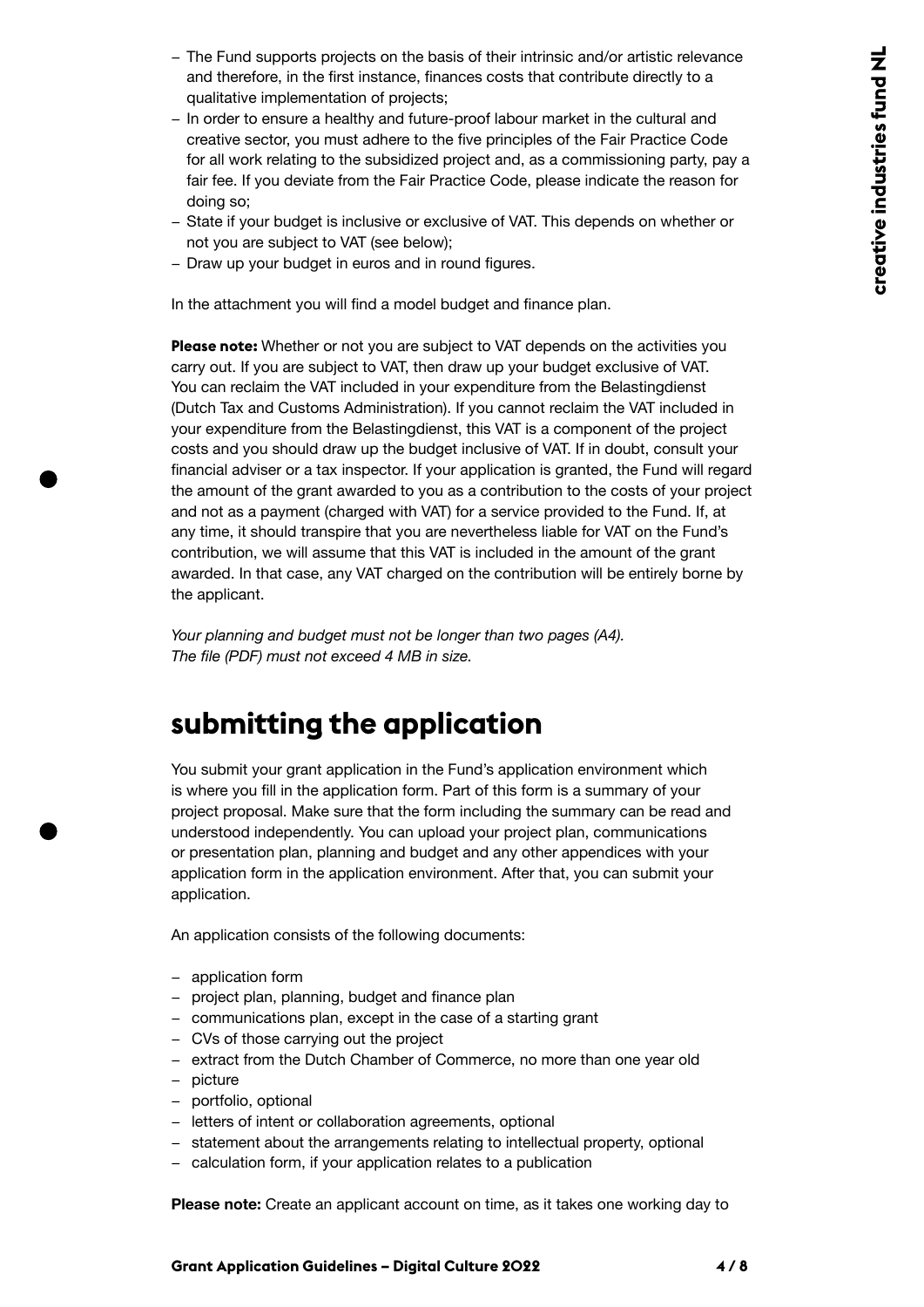<span id="page-4-0"></span>activate a new applicant account.

**Tip:** We strongly advise you to submit your application at 17:00 hours on the day of the deadline at the latest. We can be reached during office hours if you need help should something go wrong.

## **processing period**

After submitting your grant application and within two weeks, you will receive an official notification that your application has been taken into consideration and an explanation of how the assessment process will subsequently proceed. The results will be announced no later than 10 weeks after the closing date of the application round concerned.

### **assessment procedure & criteria**

The Fund presents applications that meet all the formal requirements to the independent Digital Culture Advisory Committee. The committee applies the Advisory Committee Procedure of Creative Industries Fund NL. The version published on the Fund's website at the time of submission applies.

The Digital Culture Advisory Committee will process your application based on the application form, your project plan and the attachments submitted. The assessment is made on the basis of the Digital Culture Grant Programme's criteria below. For starting grants, slightly different criteria apply. Therefore, be sure to read the grant scheme carefully.

#### **a. The artistic value of the project;**

Applying this criterion strongly depends on the context. The committees take into account the design challenges connected to the various disciplines/sub-disciplines, the circumstances in which the applicant works and the proposal's approach.

When assessing the artistic value of a project, the central issue, and how the design adds creative and cultural value in approaching that issue, is examined. Depending on the project's perspective, this criterion may also relate to the extent to which the proposal contributes to the applicant's artistic and professional development. If the application is more contemplative in character, the curator's choices and/or the programme's guiding principles are examined. The cultural scope of a project may also be examined and set against more commercially driven objectives.

#### **b. The significance of the selected theme and issue to the area of expertise;**

This criterion scrutinizes how the proposal is positioned with respect to existing knowledge within the area of expertise and the extent to which it adds value. Is the proposal a response to a well-known or current theme, or the other way around? Does it ask any unexpected and relevant questions or discuss new perspectives? Does it question prevailing ways of thinking and doing or does it build on them? How and which course is taken to look for new knowledge and what are the expected results and insights?

#### **c. The degree to which the project is effective in its setup, methods and the expertise involved;**

The more practical side of executing the project is examined here. The committee assesses the degree to which the objective and set up accord with each other and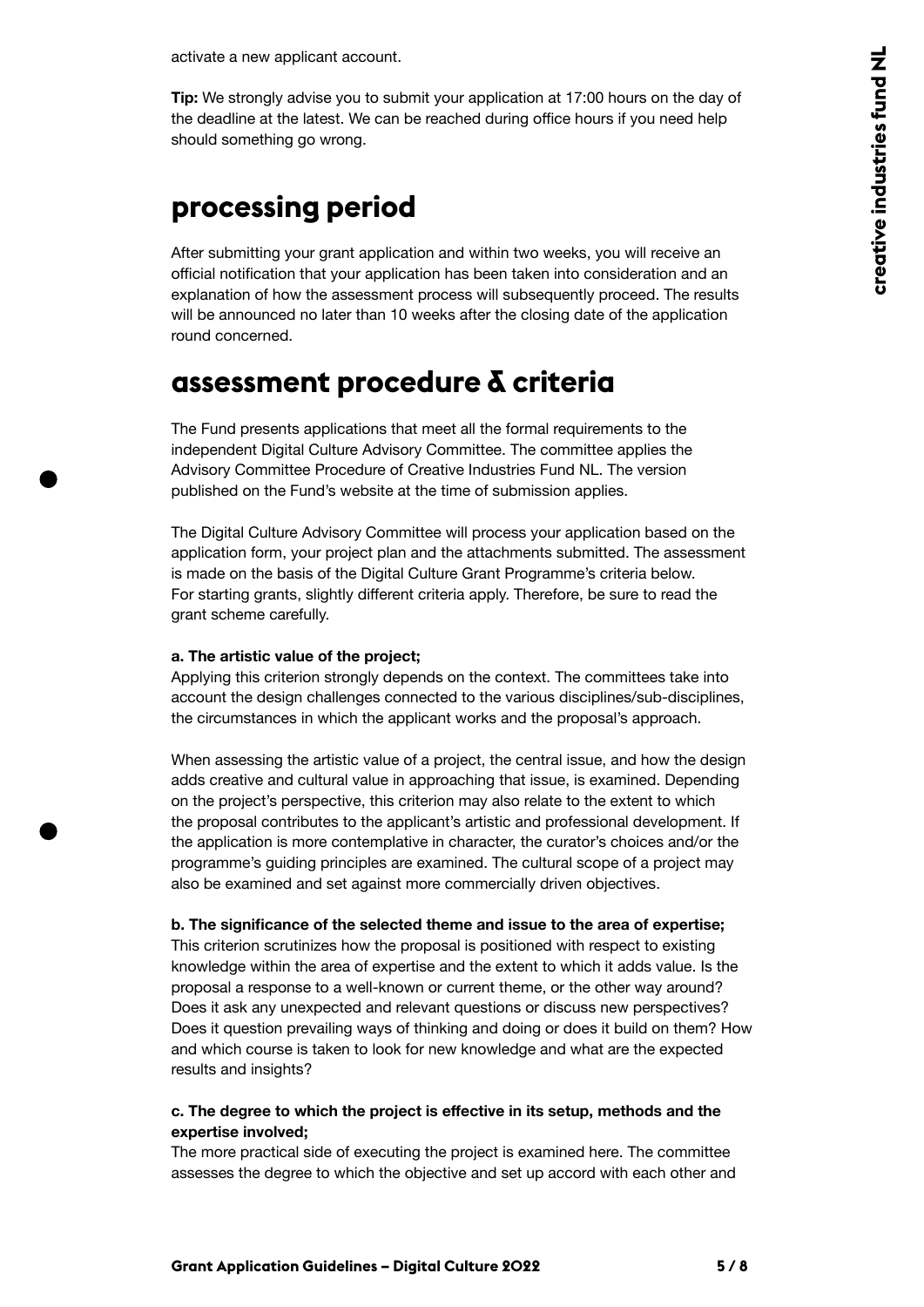<span id="page-5-0"></span>the target groups on which the proposal focuses. In doing so, it examines the clarity of the approach, the effectiveness of the selected method and whether the expertise engaged to carry out the project creates confidence that the project will lead to innovative results.

#### **d. The project's level of support, as demonstrated by the partners involved and the method and extent of co-financing and the audience reach expected;**

This criterion considers the extent to which an applicant involves or would like to involve, from a substantive, technical or strategic point of view, external parties and target groups to broaden the project's level of support. In addition, it is important to the committee to know whether these parties have already promised to cooperate or whether they intend to do so and whether those parties are investing in the project financially or in kind.

Lastly, it examines the way in which results are disseminated and target groups are reached.

#### **e. The project's contribution to diversity and inclusion within the area of expertise.**

The Fund adheres to the Diversity and Inclusion Code and expects applicants to endeavour to meet this code. In the context of the grant scheme, diversity and inclusion may relate to the proposal's substance, the team, the makers involved, partners and/or the audience. Diversity can be understood to mean cultural diversity, but, for example, regional spread or actively involving people of various educational levels, ages, or people with an impairment can also contribute to a diverse field of design. Applicants can therefore substantiate how and in what form they want to and can contribute to diversity and inclusion within the area of expertise through their project.

The committee then makes an announcement on the extent to which the project is expected to contribute to the objectives of the grant scheme and the Fund. The committee pays particular attention to the relevance of the issue, the planned approach, the expertise of the parties involved, the intrinsic and financial backing and the consistency between these elements.

### **starting grant**

It is possible to apply for a starting grant within the Architecture Grant Scheme, Design Grant Scheme, Digital Culture Grant Scheme and Internationalization Grant Scheme.

A starting grant enables you to investigate the possibilities of a project. The grant is a maximum of  $\epsilon$  7,500. Co-funding is not compulsory for a starting grant. A starting grant is aimed at the initial phase of a sizeable (research) project.

This means that you can, for example, apply for a starting grant for the phase prior to your research or the execution of a project. In the application for a starting grant, you should describe the activities aimed at refining the substantive and organizational aspects of the project. This allows, for example, the problem and the research questions to be detailed and the phase can be used to involve partners thereby generating substantive and financial support for the project. You can also utilize the phase to conduct essential preparatory research, draw up a communications plan and for an initial proof of concept, if necessary.

Besides describing the activities during the phase, it is important that you provide an outline of the intended project (or follow-up project), the communications plan and

#### **Grant Application Guidelines – Digital Culture 2022 6 / 8**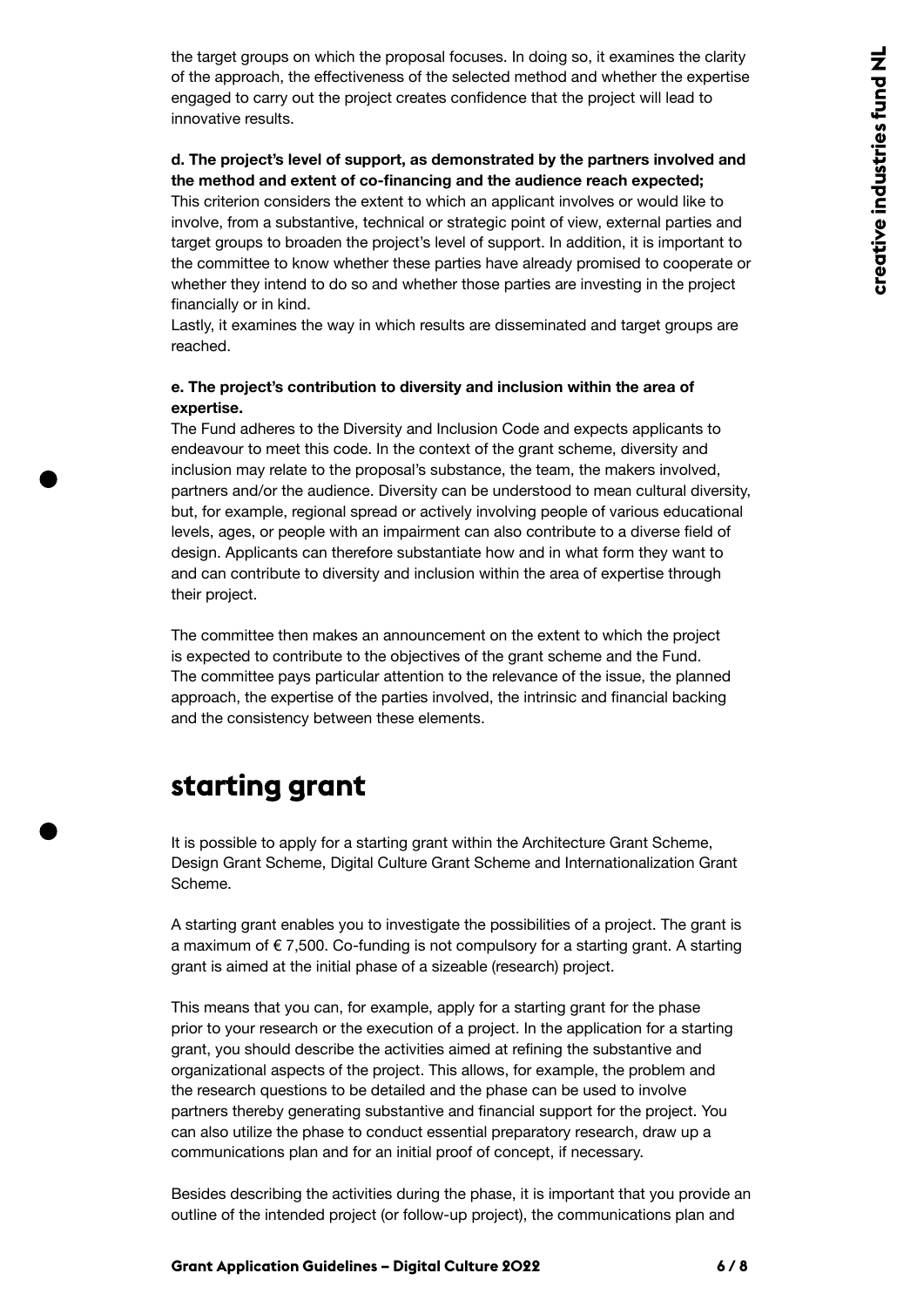the end results. You can subsequently submit an application for a standard project grant to implement the resulting project plan.

Select 'starting grant' under 'type of project' in the online application environment.

An application for a starting grant must be more than just a draft, otherwise the advisory committee will not be able to judge if the application might lead to a meaningful follow-up project.

### **appendix model budget and finance plan**

#### **Specified overview of project costs**

In this overview, you provide a specification of the costs that are directly related to carrying out the project, for each part of the project/programme:

- − You budget personnel costs on the basis of hours x rate. The Fund contributes a maximum of  $\epsilon$  75 excl. VAT to the hourly rate of the applicant and equivalent cooperation partner. Break down the costs by activity and state the name of the person carrying out the work. If this is not known, describe the profile of the person or organization in question. If you deviate from the Fair Practice Code, please indicate the reason for doing so.
- − For material expenses, make a breakdown by the type of cost. For example, location costs (for workshop and events) costs of materials, travel and accommodation expenses, transport and distribution costs, project-specific publicity costs (communication and pr) and/or costs of permits.
- − Costs for the acquisition of items that will have a value after the end of a project (e.g. computer devices) are not, in principle, funded. If purchasing devices for the project is really necessary, opt to write them off in part.
- − An application for unforeseen costs is not permitted.

| <b>Budget</b>                   |               |             |      |                                  |                                |                              |         |  |  |  |  |
|---------------------------------|---------------|-------------|------|----------------------------------|--------------------------------|------------------------------|---------|--|--|--|--|
| <b>Personnel</b><br>expenditure | <b>Number</b> | Hour        | Rate | <b>Total</b><br><b>Excl. VAT</b> | <b>Including</b><br><b>VAT</b> | Implementer/<br>co-financier | Paid by |  |  |  |  |
| Activity 1                      |               |             |      | €                                |                                |                              |         |  |  |  |  |
| Activity 2                      |               |             |      | €                                |                                |                              |         |  |  |  |  |
| Activity 3                      |               |             |      | €                                |                                |                              |         |  |  |  |  |
| <b>Material</b><br>expenses     | <b>Number</b> | <b>Unit</b> | Rate | <b>Total</b>                     | <b>Including</b><br><b>VAT</b> | Implementer/<br>co-financier | Paid by |  |  |  |  |
| Locations                       |               |             |      | €                                |                                |                              |         |  |  |  |  |
| <b>Materials</b>                |               |             |      | €                                |                                |                              |         |  |  |  |  |
| <b>Travel</b>                   |               |             |      | €                                |                                |                              |         |  |  |  |  |
| Accommodation                   |               |             |      | €                                |                                |                              |         |  |  |  |  |
| <b>Total project costs</b>      |               |             |      | €                                |                                |                              |         |  |  |  |  |

**Please note:** In general, budget items of € 2500 and above must be specified.